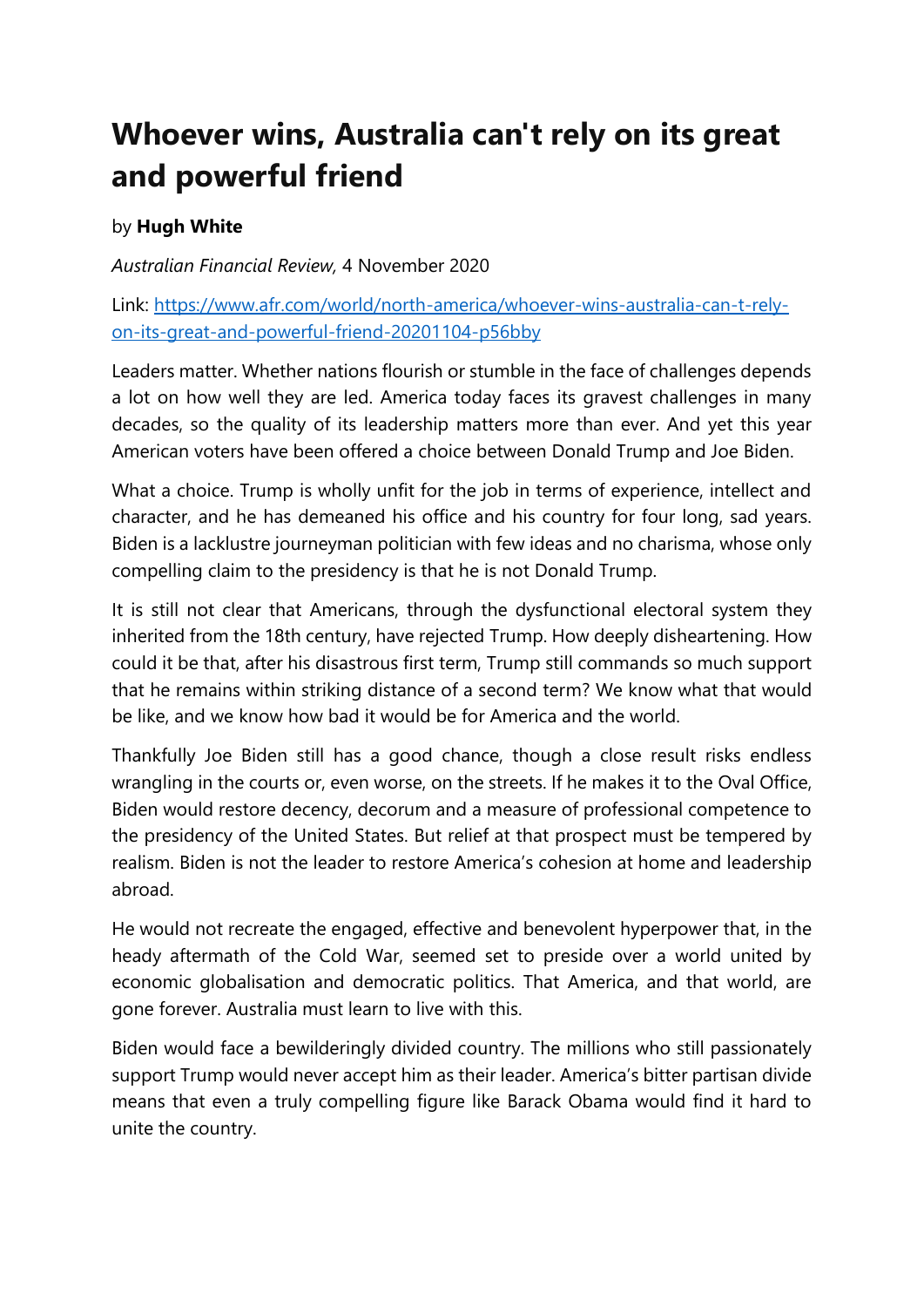Biden is anything but compelling. He has been a weak candidate and all the evidence suggests he would be a weak president, with no chance of building consensus around the major reforms required to address America's problems. And those problems go very deep.

Of course America has faced tough times before. In the late 1960s the Vietnam War and racial tensions seemed to be tearing the country apart. But back then America's economy was by far the largest in the world, with an innovative and dynamic manufacturing sector and an unchallengeable lead in technology and innovation. Wealth and opportunities were much more evenly distributed, its health and education systems were the envy of the world, and its political system, though always rambunctious, worked to provide effective government.

We cannot assume that America will prove as resilient today as it was 50 years ago, because it is a different country now. Its deep racial and social divisions play out against a background of growing inequality, declining opportunities, failing public services and severe political dysfunction, all amplified by the challenges of climate change and rivalry with China.

It would take a massive and sustained program of reform and rebuilding to overcome these problems. That demands a leader with extraordinary political energy and skills. Biden is a far better person than Trump, but he is not that leader.

So whatever the outcome, this election has grave implications for Australia. Economically, it means America will not regain its old place as a key engine of globalisation, innovation and economic growth. The slide from free trade to protectionism will continue, and the reforms required to rebuild globally competitive manufacturing will not happen.

China's economy will overtake America's to become the largest in the world on any measure, and it will continue to erode America's technological lead. US leadership of the key international economic institutions will not be restored. Increasingly, China will set the rules and norms that govern the global economy. None of this is good news for us.

The strategic outlook is even worse. America's global leadership faces major trials in Europe and the Middle East, but it confronts its greatest challenge in east Asia, where China seeks to take its place as the dominant regional power.

But for all Washington's tough talk of a new cold war to contain China, the Trump administration has done nothing effective to counter Beijing's growing power and influence, and there is little chance that Biden would do any better.